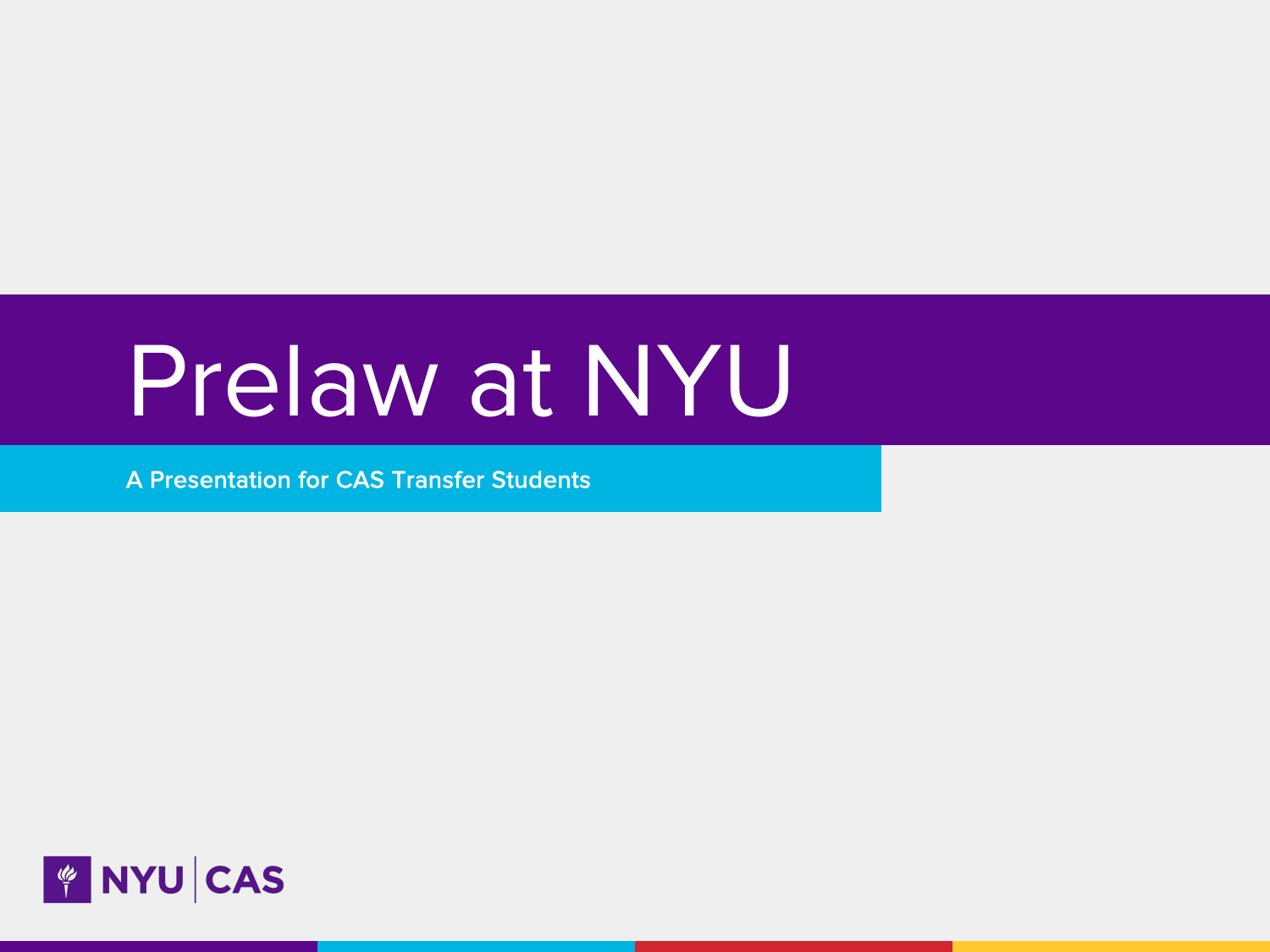# Law School Admissions by the Numbers



#### Law Schools NYU CAS Students Attend

Fordham University School of Law

George Washington University Law School

Columbia University School of Law

Benjamin N Cardozo School of Law

Brooklyn Law School

Georgetown University Law Center

Harvard Law School

New York University Law School

University of California at Los Angeles

Rutgers Law School

Emory University School of Law

Boston University School of Law



Source: LSAC.org (data 2020-21)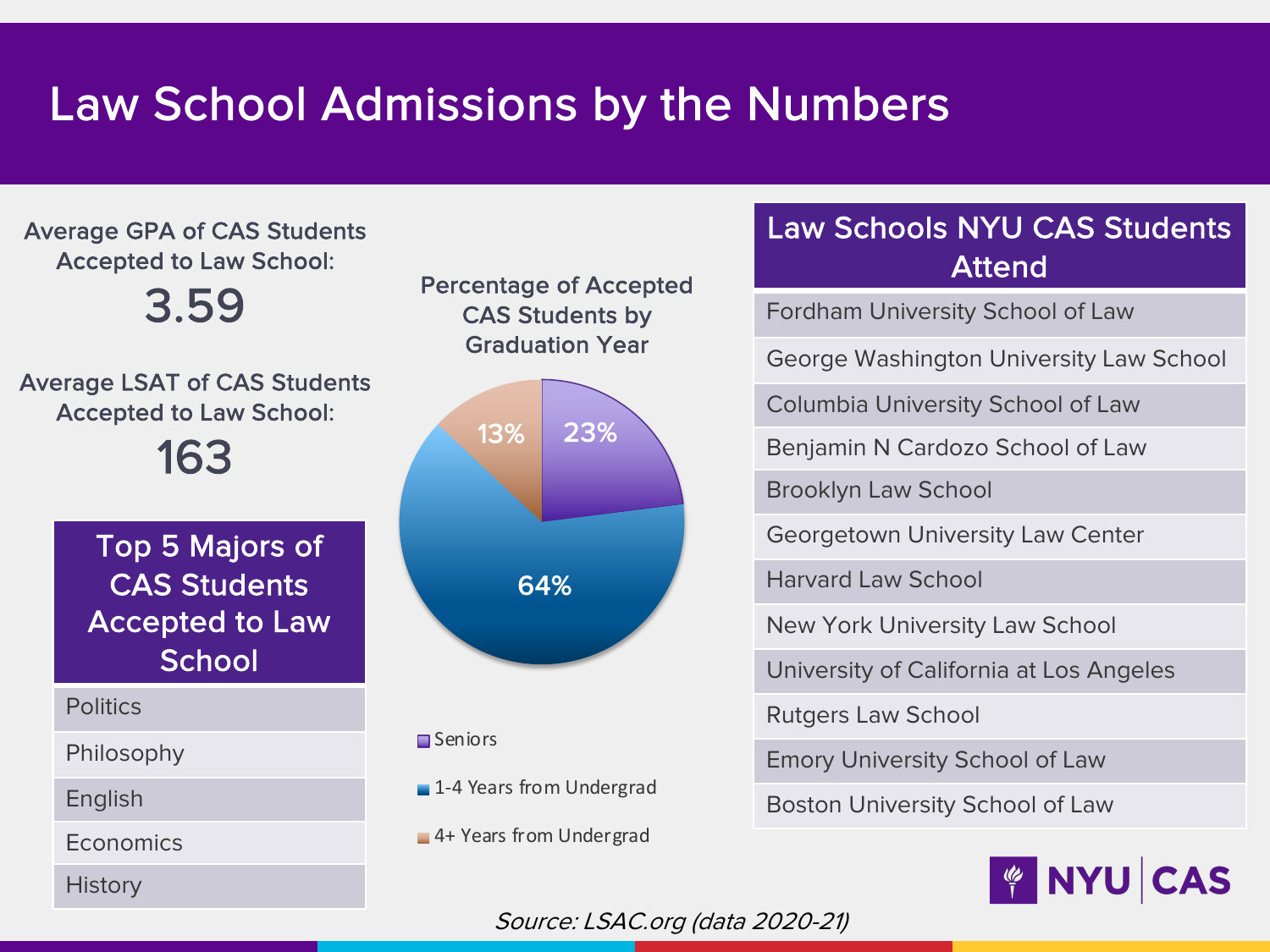# Admissions Criteria for Law School

#### Law Schools consider:

- **LSAT** scores
	- LSAT scores range from 120-180; average for CAS is 163 (for year 2020-21)
	- Some law schools are accepting GRE scores as an alternative for the LSAT
- Undergraduate cumulative GPA
	- Consider a program that's rigorous, meaningful, and that will provide you with substantial skills (ie, critical reading, writing, research)
- Letters of Recommendation
	- Law schools prefer 2 letters from faculty members
	- Admissions officers find most helpful if the professors assess your skills in comparison with peers
- Personal Statement
	- Your time to shine! Tell the admissions committee about yourself they want to know who you are
	- Avoid cliché statements
	- Grammar and spelling must be impeccable
- Résumé
	- Any extracurriculars, internships, work experience should be added here
	- Use the opportunity to showcase your skills and abilities relevant to the study of law
- Other admissions criteria (diversity statement, addendum)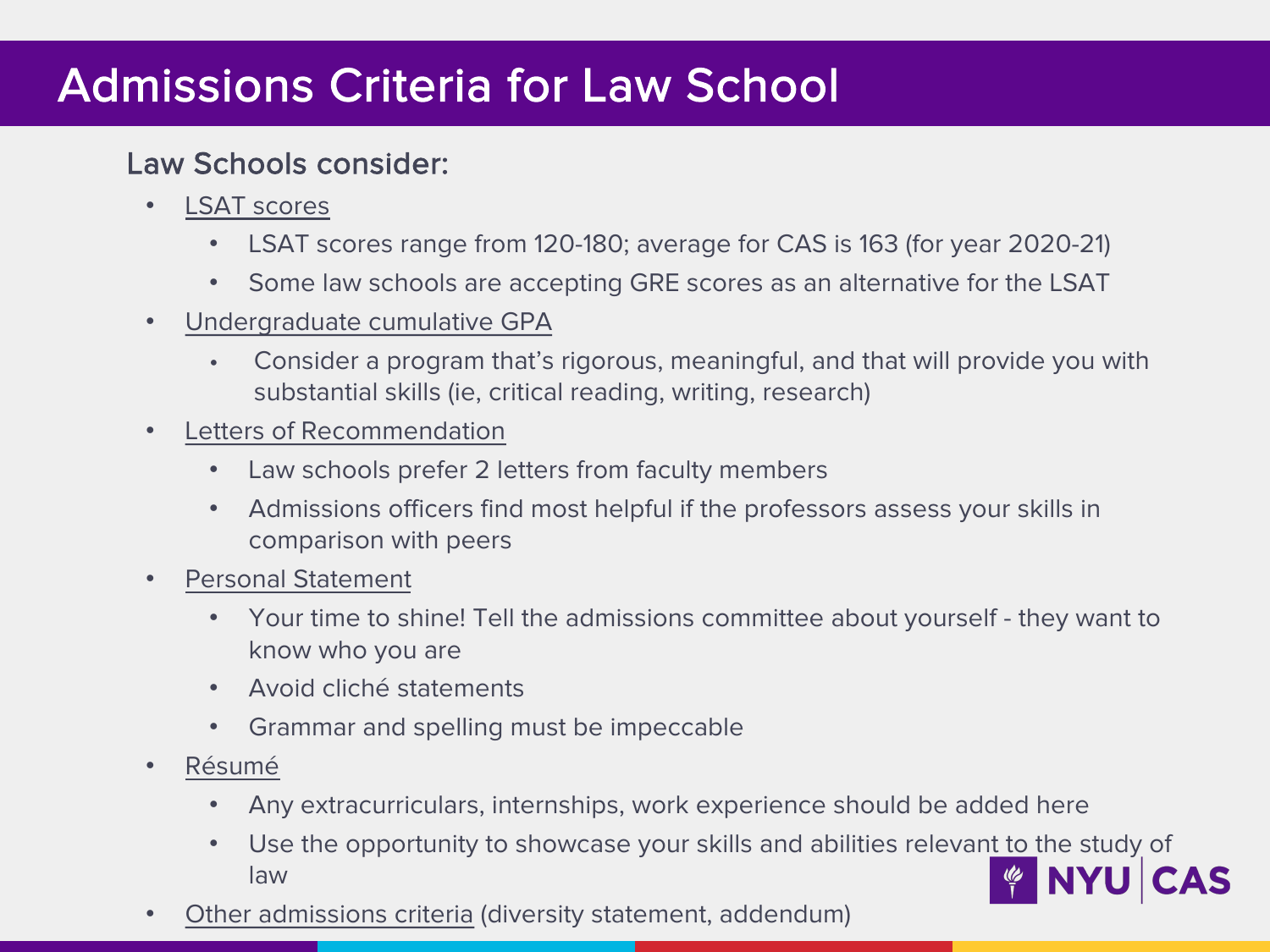### Preparation for Law School: What You Should Do Now

#### Choose a Major that interests YOU

- At NYU, there is no such thing as a prelaw curriculum
- Law school admissions committees welcome applicants from ALL majors; they a interested in how well you do academically
- If you choose a non-liberal arts major, however, be sure to take elective course strengthen your analytical research, writing, and communication skills

#### Get Involved

- Join volunteer and community service activities on and off-campus that interest sure to take on a leadership role. Check out NYU Engage and attend club fest!
- The activities you choose do not have to be directly related to law
- Quality over quantity

#### Build community on campus

- If you haven't done so, sign up to receive our newsletter, The Legal Brief
- Learn about the legal field through prelaw events, classes, networking, and inte

#### Start building relationships with professors

- Take advantage of office hours and participate in class
- If class is remote, be sure to keep your camera on during class

#### Think about your law school admissions test timing

- The LSAT is offered several times a year plan ahead
- All information is on LSAC.org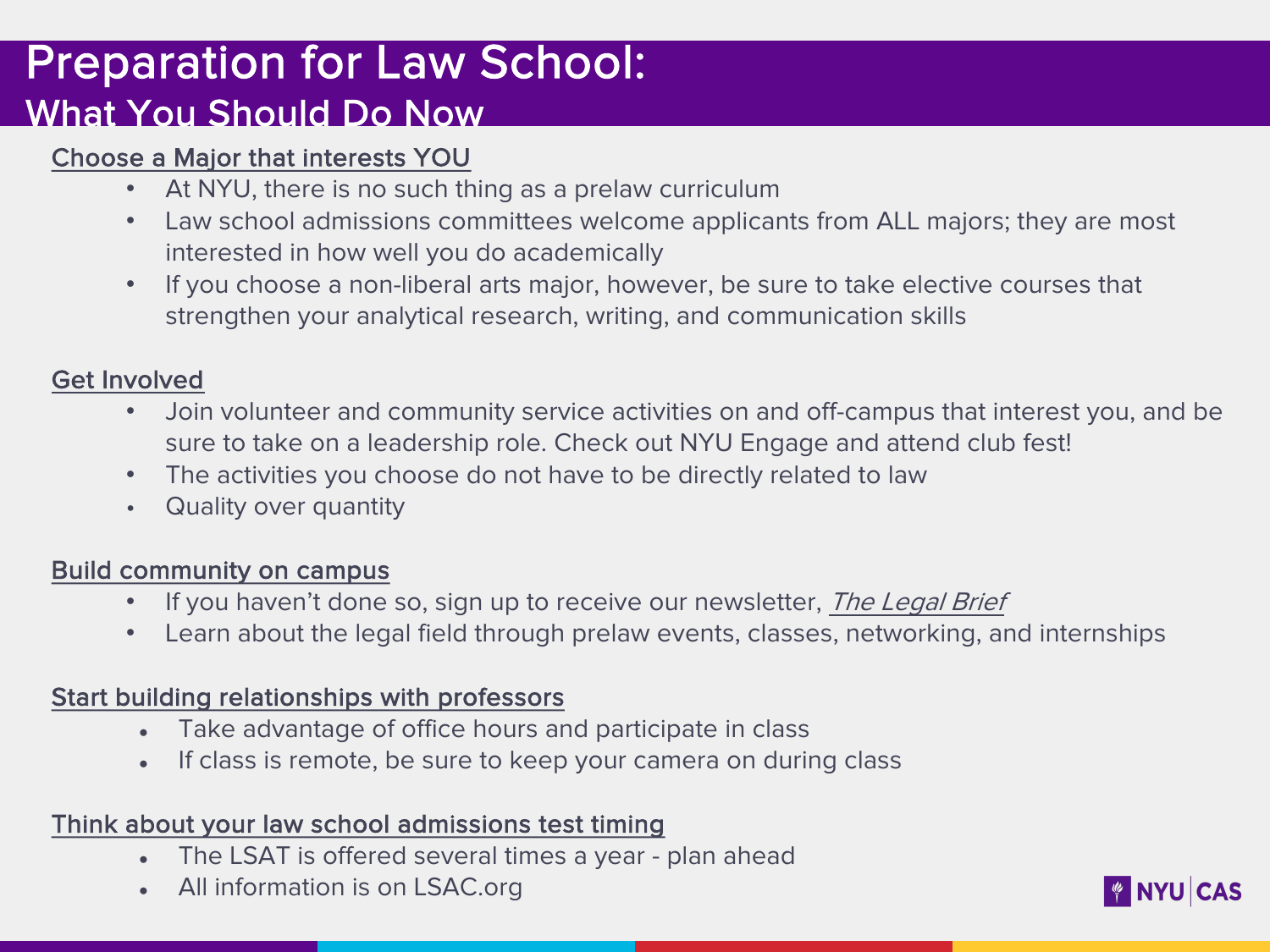# Other Factors

- Rigor of the applicant's major and courses
- Honors courses and seminars
- Carrying light or heavy credit loads
- Overloading on pass/fail classes or lower-level courses
- Withdrawals from courses or repeating multiple times
- Working while simultaneously attending college
- History of poor performance on standardized tests
- Extracurricular activities
- Undergraduate research
- Demonstrated leadership on- and off-campus

Meet with a preprofessional advisor to discuss any of these factors and how you should address them in your application

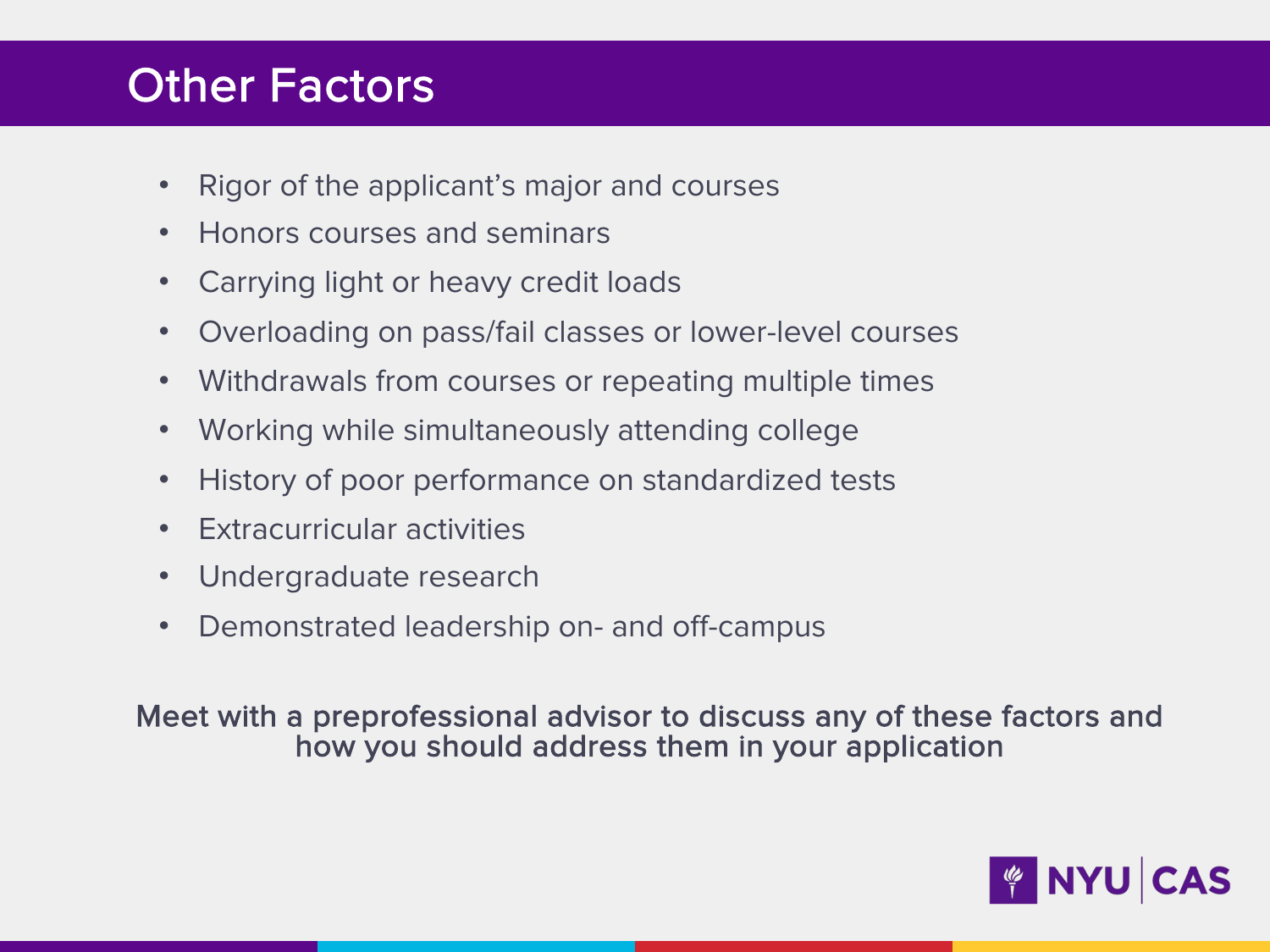# In the end, law schools prefer applicants who…

- Are passionate and who have applied or pursued their passions in interesting ways
- Would bring an interesting perspective to their law school class and the legal profession
- Can articulate a mature and compelling reason for pursuing a legal career
- Are ready to face the challenges of law school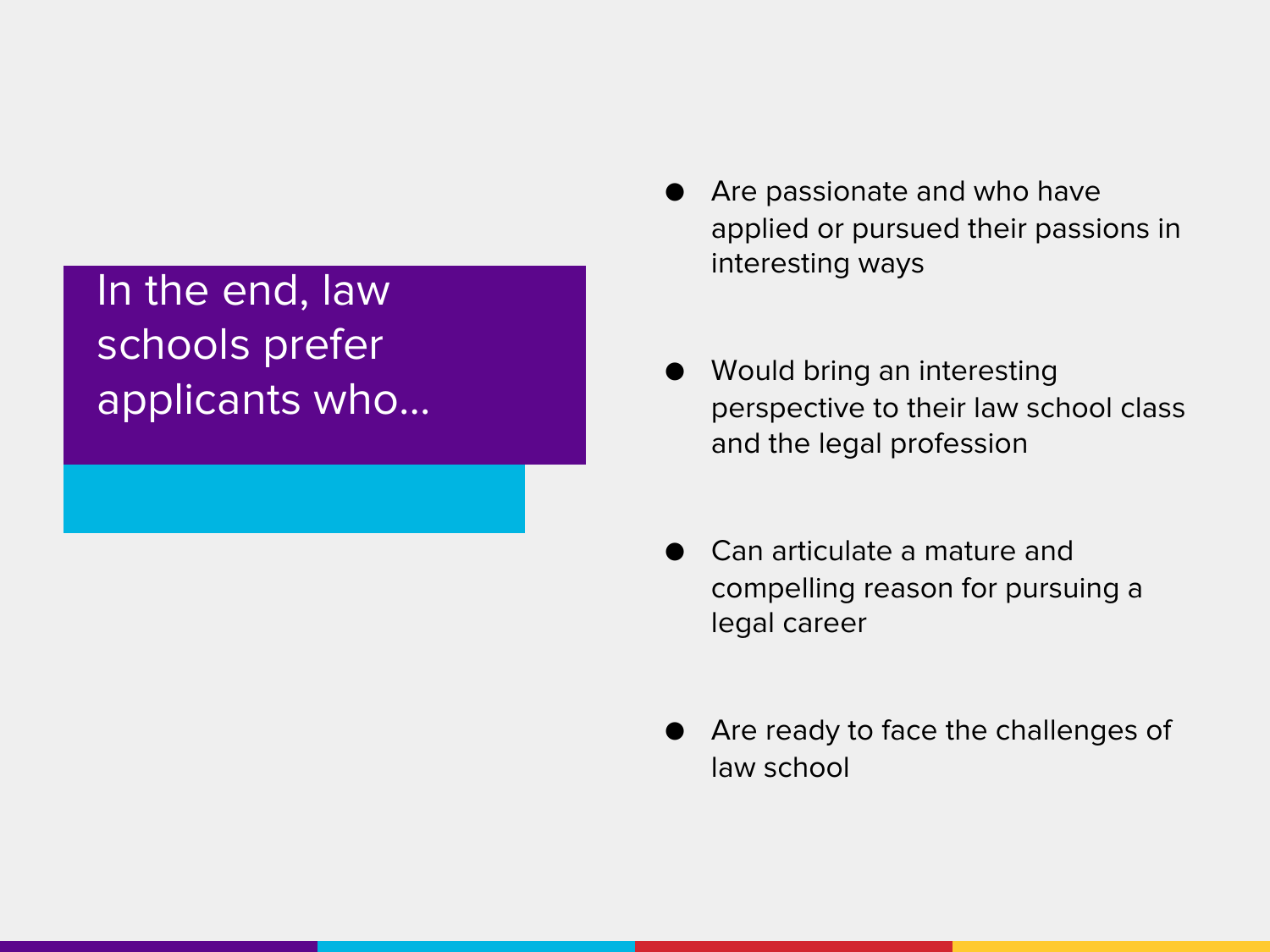# What you can do now to prepare for law school in the future

There ARE things you can do now and throughout your time in college to best prepare yourself for law school admissions – DO NOT WAIT until you apply.

- Explore your interests and take meaningful classes
- Do your best academically!
- Get involved on or off campus
- Connect with your prelaw advisor!
- Attend prelaw events
- Get to know at least one faculty member well enough for them to write you a convincing letter of recommendation
- Research different law schools and areas of practice
- Research ways to finance law school, look into scholarships or special programs
- Begin planning when to take the LSAT or GRE
- Look into when you will be applying to law school